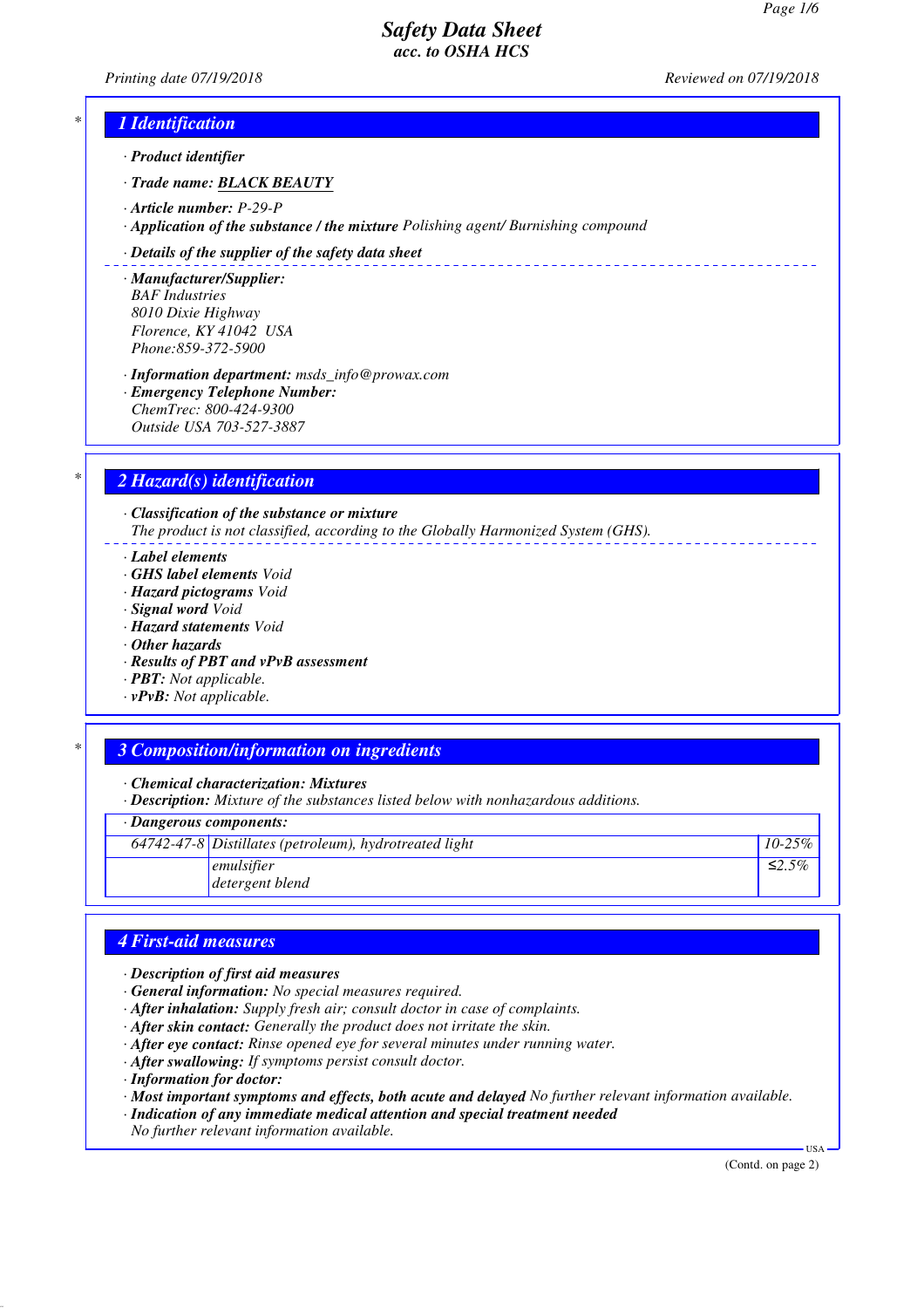*Printing date 07/19/2018 Reviewed on 07/19/2018*

*Trade name: BLACK BEAUTY*

(Contd. of page 1)

### *\* 5 Fire-fighting measures*

- *· Extinguishing media*
- *· Suitable extinguishing agents: Use fire fighting measures that suit the environment.*
- *· Special hazards arising from the substance or mixture No further relevant information available.*
- *· Advice for firefighters*
- *· Protective equipment: No special measures required.*

### *\* 6 Accidental release measures*

- *· Personal precautions, protective equipment and emergency procedures Not required.*
- *· Environmental precautions:*
- *Dilute with plenty of water.*
- *Do not allow to enter sewers/ surface or ground water.*
- *· Methods and material for containment and cleaning up:*
- *Absorb with liquid-binding material (sand, diatomite, acid binders, universal binders, sawdust).*

*· Reference to other sections*

- *See Section 7 for information on safe handling.*
- *See Section 8 for information on personal protection equipment.*
- *See Section 13 for disposal information.*

## *7 Handling and storage*

- *· Handling:*
- *· Precautions for safe handling No special measures required.*
- *· Information about protection against explosions and fires: No special measures required.*
- *· Conditions for safe storage, including any incompatibilities*
- *· Storage:*
- *· Requirements to be met by storerooms and receptacles: No special requirements.*
- *· Information about storage in one common storage facility: Not required.*
- *· Further information about storage conditions: None.*
- *· Specific end use(s) No further relevant information available.*

### *8 Exposure controls/personal protection*

- *· Additional information about design of technical systems: No further data; see item 7.*
- *· Control parameters*
- *· Components with limit values that require monitoring at the workplace:*

*The product does not contain any relevant quantities of materials with critical values that have to be monitored at the workplace.*

*· Additional information: The lists that were valid during the creation were used as basis.*

- *· Exposure controls*
- *· Personal protective equipment:*
- *· General protective and hygienic measures:*
- *The usual precautionary measures for handling chemicals should be followed.*
- *· Breathing equipment: Not required.*
- *· Protection of hands:*

*The glove material has to be impermeable and resistant to the product/ the substance/ the preparation. Due to missing tests no recommendation to the glove material can be given for the product/ the preparation/ the chemical mixture.*

*Selection of the glove material on consideration of the penetration times, rates of diffusion and the degradation*

*· Material of gloves*

*The selection of the suitable gloves does not only depend on the material, but also on further marks of quality and varies from manufacturer to manufacturer. As the product is a preparation of several substances, the*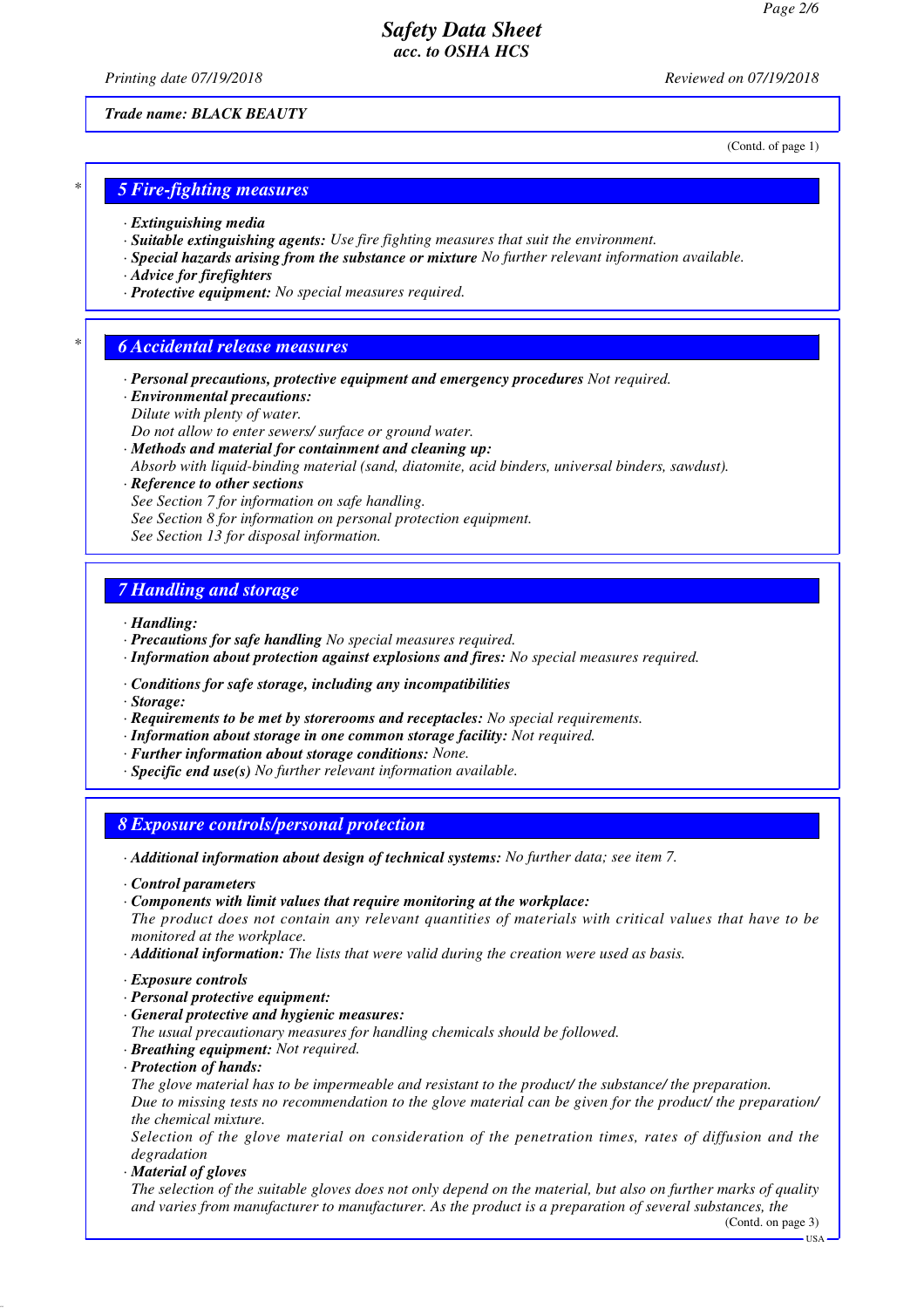(Contd. of page 2)

# *Safety Data Sheet acc. to OSHA HCS*

*Printing date 07/19/2018 Reviewed on 07/19/2018*

### *Trade name: BLACK BEAUTY*

*resistance of the glove material can not be calculated in advance and has therefore to be checked prior to the application.*

*· Penetration time of glove material*

*The exact break through time has to be found out by the manufacturer of the protective gloves and has to be observed.*

*· Eye protection: Goggles recommended during refilling.*

# *\* 9 Physical and chemical properties*

| · Information on basic physical and chemical properties    |                                               |
|------------------------------------------------------------|-----------------------------------------------|
| <b>General Information</b>                                 |                                               |
| $\cdot$ Appearance:                                        |                                               |
| Form:<br>Color:                                            | Liquid<br><b>Black</b>                        |
| $\cdot$ Odor:                                              | Mild                                          |
| · Odor threshold:                                          | Not determined.                               |
| $\cdot$ pH-value at 20 °C (68 °F):                         | 8.4                                           |
|                                                            |                                               |
| $\cdot$ Change in condition                                |                                               |
| <b>Melting point/Melting range:</b>                        | Undetermined.                                 |
| <b>Boiling point/Boiling range:</b>                        | 100 °C (212 °F)                               |
| · Flash point:                                             | 100.6 °C (213.1 °F)                           |
| · Flammability (solid, gaseous):                           | Not applicable.                               |
| · Ignition temperature:                                    | 210 °C (410 °F)                               |
| · Decomposition temperature:                               | Not determined.                               |
| $\cdot$ Auto igniting:                                     | Product is not selfigniting.                  |
| · Danger of explosion:                                     | Product does not present an explosion hazard. |
| · Explosion limits:                                        |                                               |
| Lower:                                                     | 0.8 Vol %                                     |
| <b>Upper:</b>                                              | 6 Vol %                                       |
| $\cdot$ Vapor pressure at 20 °C (68 °F):                   | 23 hPa $(17.3 \, mm \, Hg)$                   |
| $\cdot$ Density at 20 $\degree$ C (68 $\degree$ F):        | $1.0029$ g/cm <sup>3</sup> (8.3692 lbs/gal)   |
| · Relative density                                         | Not determined.                               |
| · Vapor density                                            | Not determined.                               |
| $\cdot$ Evaporation rate                                   | Not determined.                               |
| · Solubility in / Miscibility with                         |                                               |
| Water:                                                     | Fully miscible.                               |
| · Partition coefficient (n-octanol/water): Not determined. |                                               |
| · Viscosity:                                               |                                               |
| Dynamic at 20 °C (68 °F):                                  | 7,000 mPas                                    |
| Kinematic:                                                 | Not determined.                               |
| · Solvent content:                                         |                                               |
| Organic solvents:                                          | 13.5%                                         |
| Water:                                                     | 71.4%                                         |
| <b>VOC</b> content:                                        | $0.30 \%$                                     |
|                                                            | 3.0 g/l / 0.03 lb/gal                         |
| <b>Solids content:</b>                                     | 12.3%                                         |
|                                                            | (Contd. on page 4)                            |

USA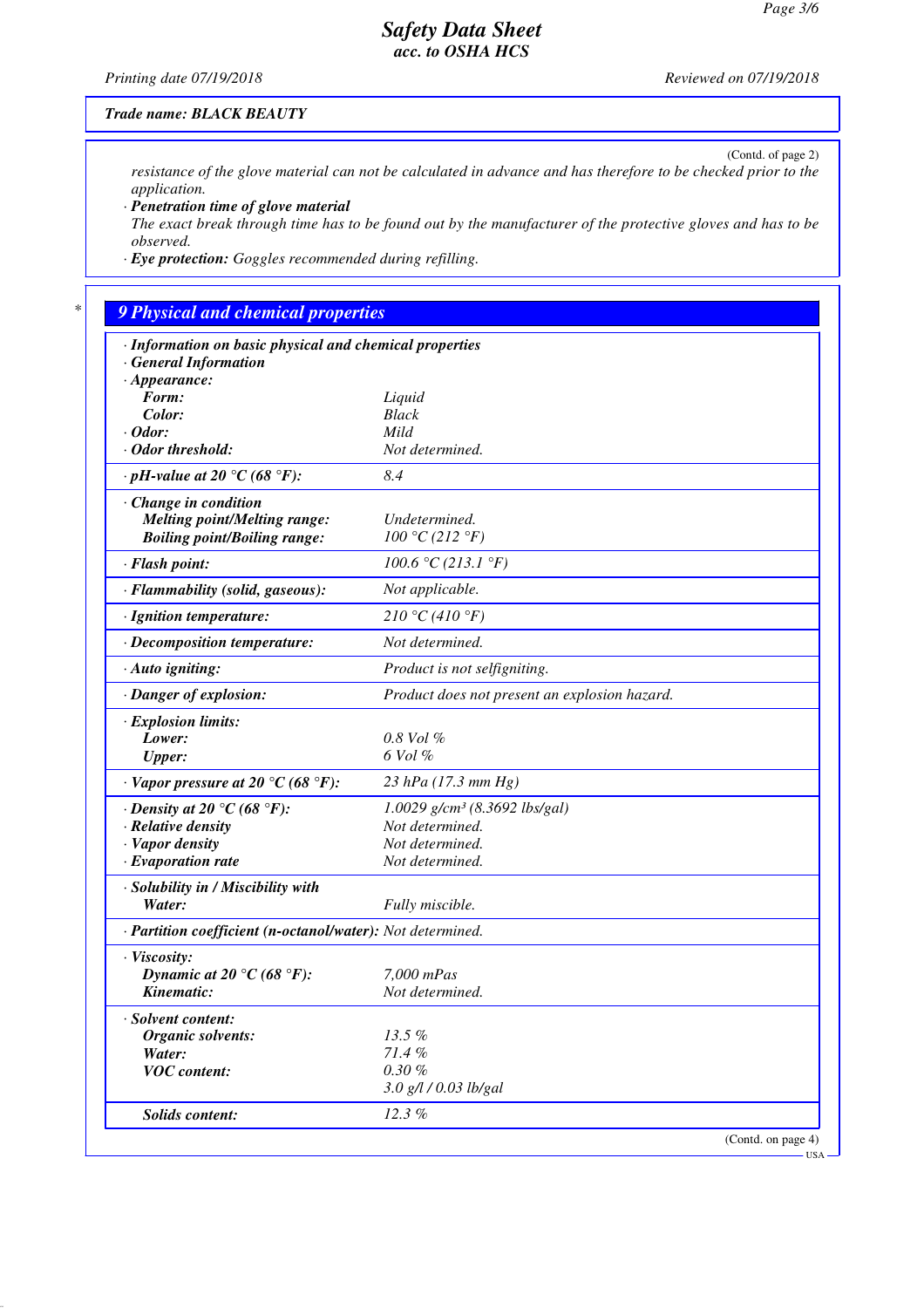*Printing date 07/19/2018 Reviewed on 07/19/2018*

(Contd. of page 3)

*Trade name: BLACK BEAUTY*

*· Other information No further relevant information available.*

## *10 Stability and reactivity*

- *· Reactivity No further relevant information available.*
- *· Chemical stability*
- *· Thermal decomposition / conditions to be avoided: No decomposition if used according to specifications.*
- *· Possibility of hazardous reactions No dangerous reactions known.*
- *· Conditions to avoid No further relevant information available.*
- *· Incompatible materials: No further relevant information available.*
- *· Hazardous decomposition products: No dangerous decomposition products known.*

## *\* 11 Toxicological information*

- *· Information on toxicological effects*
- *· Acute toxicity:*
- *· Primary irritant effect:*
- *· on the skin: No irritant effect.*
- *· on the eye: No irritating effect.*
- *· Sensitization: No sensitizing effects known.*
- *· Additional toxicological information:*

*The product is not subject to classification according to internally approved calculation methods for preparations:*

*When used and handled according to specifications, the product does not have any harmful effects according to our experience and the information provided to us.*

### *· Carcinogenic categories*

*· IARC (International Agency for Research on Cancer)*

*14808-60-7 silica 1* 

*· NTP (National Toxicology Program)*

*None of the ingredients is listed.*

*· OSHA-Ca (Occupational Safety & Health Administration)*

*None of the ingredients is listed.*

## *\* 12 Ecological information*

*· Toxicity*

- *· Aquatic toxicity: No further relevant information available.*
- *· Persistence and degradability No further relevant information available.*
- *· Behavior in environmental systems:*
- *· Bioaccumulative potential No further relevant information available.*
- *· Mobility in soil No further relevant information available.*
- *· Additional ecological information:*
- *· General notes:*
- *Water hazard class 1 (Self-assessment): slightly hazardous for water*

*Do not allow undiluted product or large quantities of it to reach ground water, water course or sewage system.*

- *· Results of PBT and vPvB assessment*
- *· PBT: Not applicable.*
- *· vPvB: Not applicable.*
- *· Other adverse effects No further relevant information available.*

(Contd. on page 5)

USA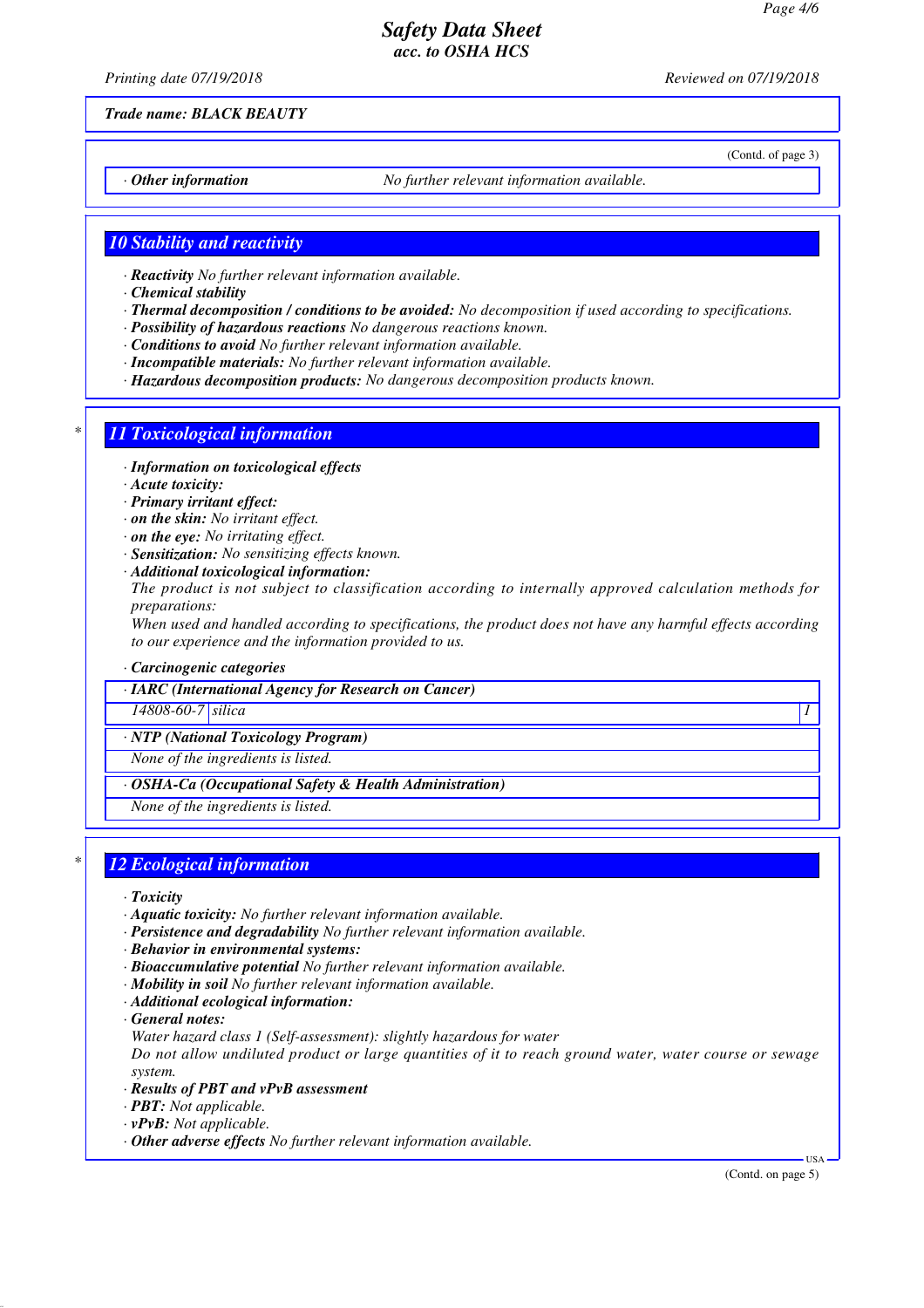*Printing date 07/19/2018 Reviewed on 07/19/2018*

(Contd. of page 4)

## *\* 13 Disposal considerations*

*Trade name: BLACK BEAUTY*

*· Waste treatment methods*

*· Recommendation: Smaller quantities can be disposed of with household waste.*

*· Uncleaned packagings:*

- *· Recommendation: Disposal must be made according to official regulations.*
- *· Recommended cleansing agent: Water, if necessary with cleansing agents.*

## *\* 14 Transport information*

| Void                                                            |  |  |
|-----------------------------------------------------------------|--|--|
| Void                                                            |  |  |
| $\cdot$ Transport hazard class(es)                              |  |  |
| Void                                                            |  |  |
| Void                                                            |  |  |
| $N_{O}$                                                         |  |  |
| Not applicable.                                                 |  |  |
| · Transport in bulk according to Annex II of<br>Not applicable. |  |  |
| Void                                                            |  |  |
|                                                                 |  |  |

## *\* 15 Regulatory information*

- *· Safety, health and environmental regulations/legislation specific for the substance or mixture · Sara*
- *· Section 355 (extremely hazardous substances):*

*None of the ingredients is listed.*

*· Section 313 (Specific toxic chemical listings):*

*52-51-7 bronopol (INN)*

*· TSCA (Toxic Substances Control Act) All ingredients are listed*

*· TSCA new (21st Century Act) (Substances not listed)*

*emulsifier*

*detergent blend*

*· Proposition 65*

*· Chemicals known to cause cancer:*

*None of the ingredients is listed.*

*· Chemicals known to cause reproductive toxicity for females:*

*None of the ingredients is listed.*

*· Chemicals known to cause reproductive toxicity for males:*

*None of the ingredients is listed.*

(Contd. on page 6)

USA